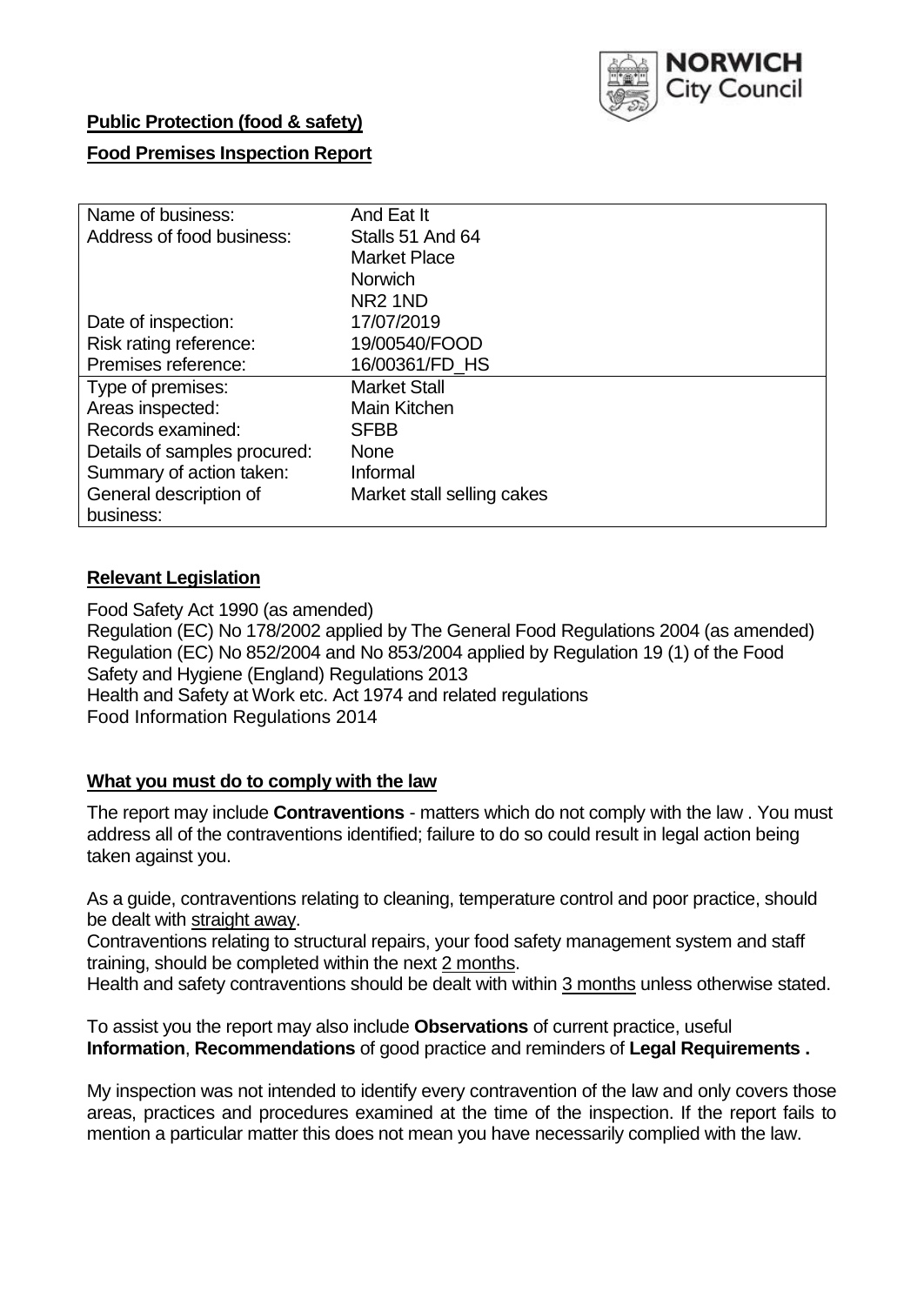# **FOOD SAFETY**

#### **How we calculate your Food Hygiene Rating:**

The food safety section has been divided into the three areas which you are scored against for the hygiene rating: 1. food hygiene and safety procedures, 2. structural requirements and 3. confidence in management/control procedures. Each section begins with a summary of what was observed and the score you have been given. Details of how these scores combine to produce your overall food hygiene rating are shown in the table.

| <b>Compliance Area</b>                     |          |    |           | <b>You Score</b> |           |    |           |    |                |  |  |
|--------------------------------------------|----------|----|-----------|------------------|-----------|----|-----------|----|----------------|--|--|
| Food Hygiene and Safety                    |          |    | $\Omega$  | 5                | 10        | 15 | 20        | 25 |                |  |  |
| <b>Structure and Cleaning</b>              |          |    | $\bf{0}$  | 5.               | 10        | 15 | 20        | 25 |                |  |  |
| Confidence in management & control systems |          |    | 0         | 5                | 10        | 15 | 20        | 30 |                |  |  |
|                                            |          |    |           |                  |           |    |           |    |                |  |  |
| <b>Your Total score</b>                    | $0 - 15$ | 20 | $25 - 30$ |                  | $35 - 40$ |    | $45 - 50$ |    | > 50           |  |  |
| <b>Your Worst score</b>                    | 5        | 10 | 10        |                  | 15        |    | 20        |    |                |  |  |
|                                            |          |    |           |                  |           |    |           |    |                |  |  |
| <b>Your Rating is</b>                      | 5        | 4. | 3         |                  | 2         |    |           |    | $\overline{0}$ |  |  |

Your Food Hygiene Rating is 5 - a very good standard



## **1. Food Hygiene and Safety**

Food hygiene standards are high. You demonstrated a very good standard of compliance with legal requirements. You have safe food handling practices and procedures and all the necessary control measures to prevent cross-contamination are in place. Some minor contraventions require your attention. **(Score 5)**

### Hand-washing

**Observation** I was pleased to see hand-washing was well managed.

### Personal Hygiene

**Contravention** The following are examples of poor personal hygiene or where it was made difficult for food handlers to maintain sufficiently high standards of personal cleanliness:

• staff were not wearing suitable protective clothing when serving

**Legal requirement** All persons in food handling areas must wear suitable, clean, and where appropriate protective clothing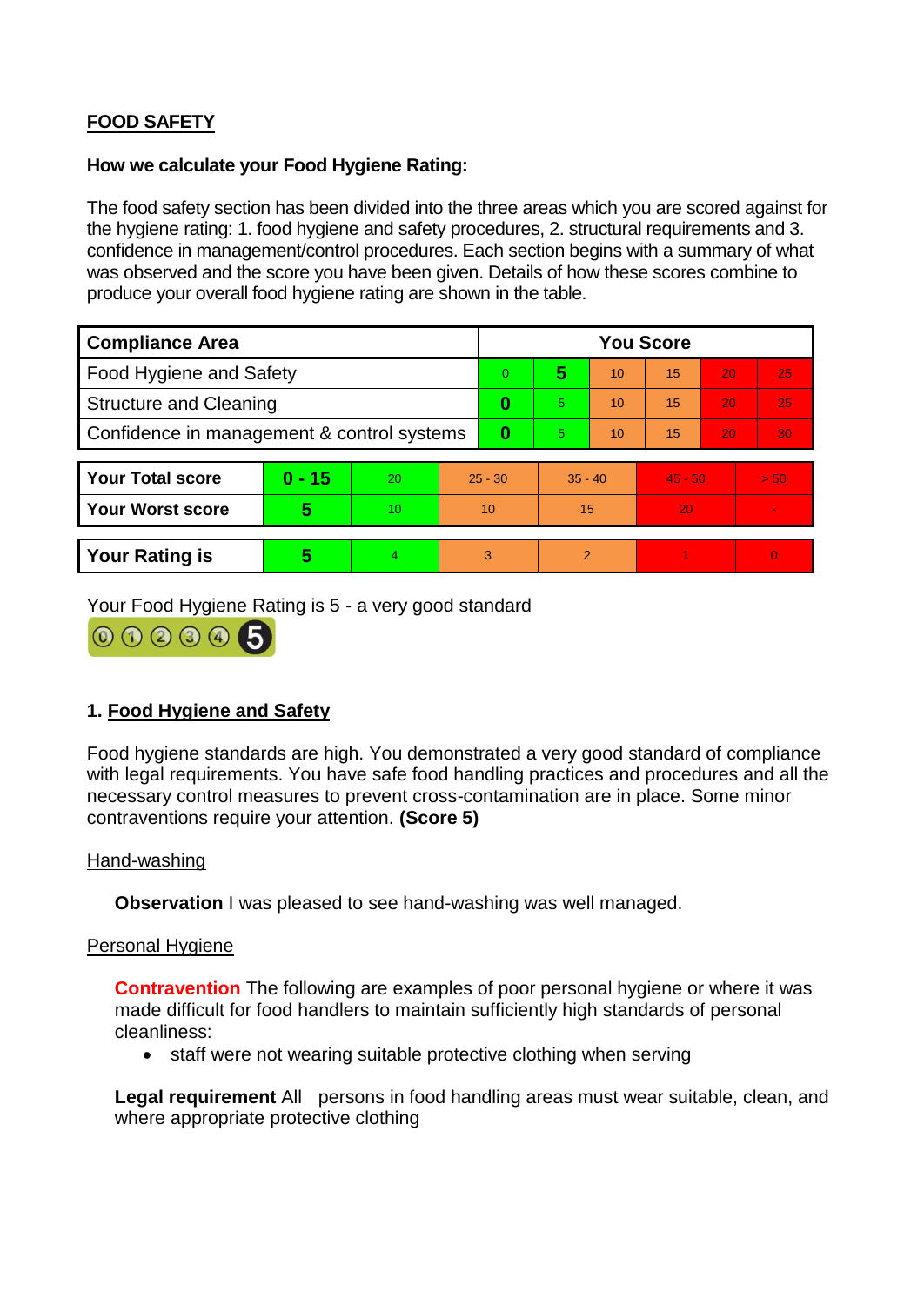#### Temperature Control

**Observation** I was pleased to see you were able to limit bacterial growth and/or survival by applying appropriate temperature controls at points critical to food safety and that you were monitoring temperatures.

### **2. Structure and Cleaning**

The structure facilities and standard of cleaning and maintenance are all excellent and you demonstrated full compliance with the law. There is evidence of effective pest control and procedures are in place to rectify any problems as they arise. There is good provision for waste disposal. **(Score 0)**

### Cleaning of Structure

**Observation** The kitchen had been well maintained and the standard of cleaning was good.

#### Cleaning Chemicals / Materials / Equipment and Methods

**Observation** I was pleased to see that the premises was kept clean and that your cleaning materials, methods and equipment were able to minimise the spread of harmful bacteria between surfaces.

#### Facilities and Structural provision

**Observation** I was pleased to see the premises had been well maintained and that adequate facilities had been provided.

### Pest Control

**Recommendation** Pest proofing is inadequate particularly in the following areas:

• no electric fly killer

### **3. Confidence in Management**

A food safety management system is in place and you comply fully with the law. Hazards to food are understood properly controlled managed and reviewed. Your records are appropriate and being maintained. All your staff are suitably supervised and trained. You have a very good track record. **(Score 0)**

### Type of Food Safety Management System Required